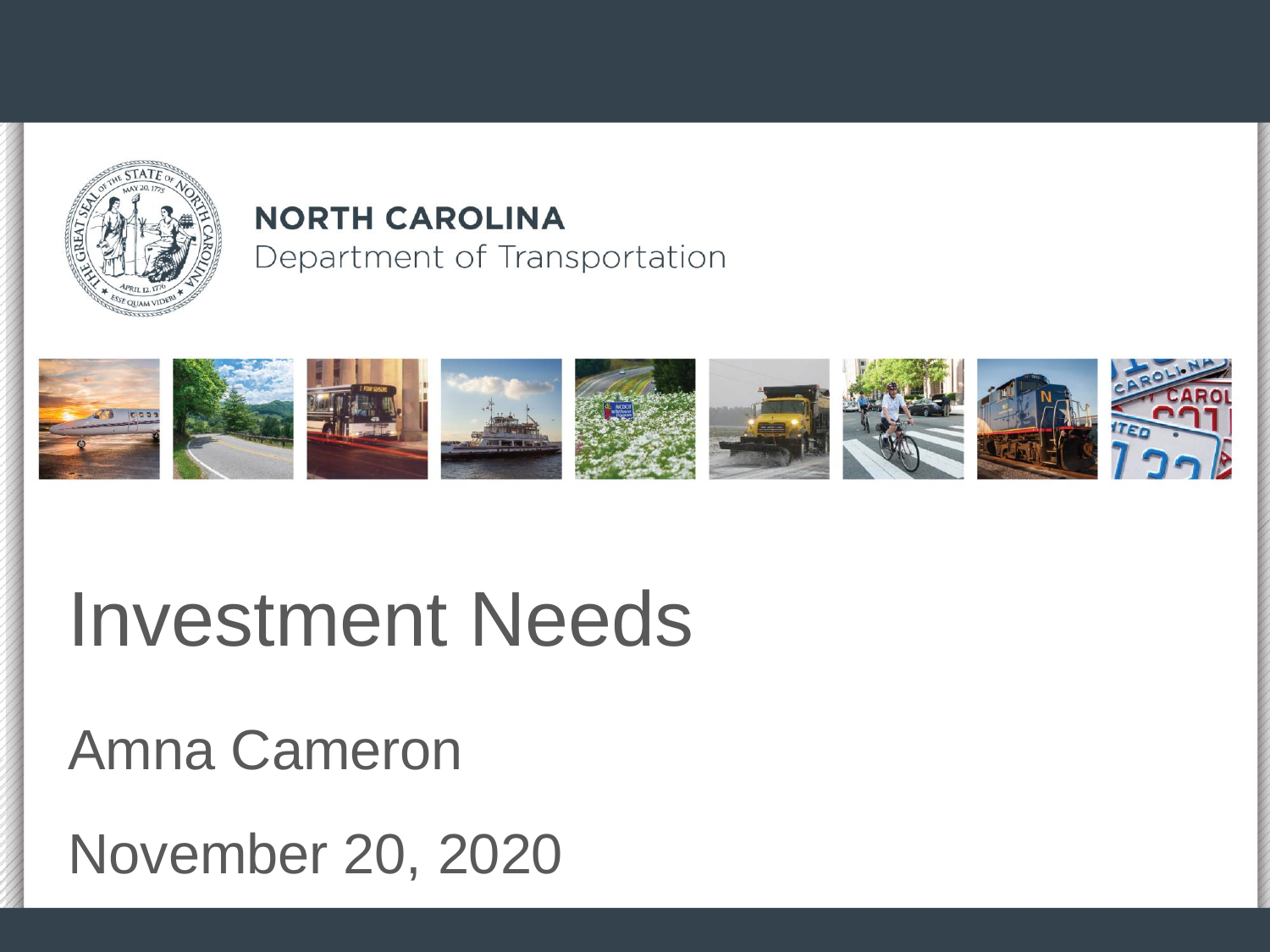## Agenda

- Review and compare three investment analyses from:
- Institute of Transportation Research and Education, NC State University
- NC MOVES (previously presented)
- NC FIRST Analysis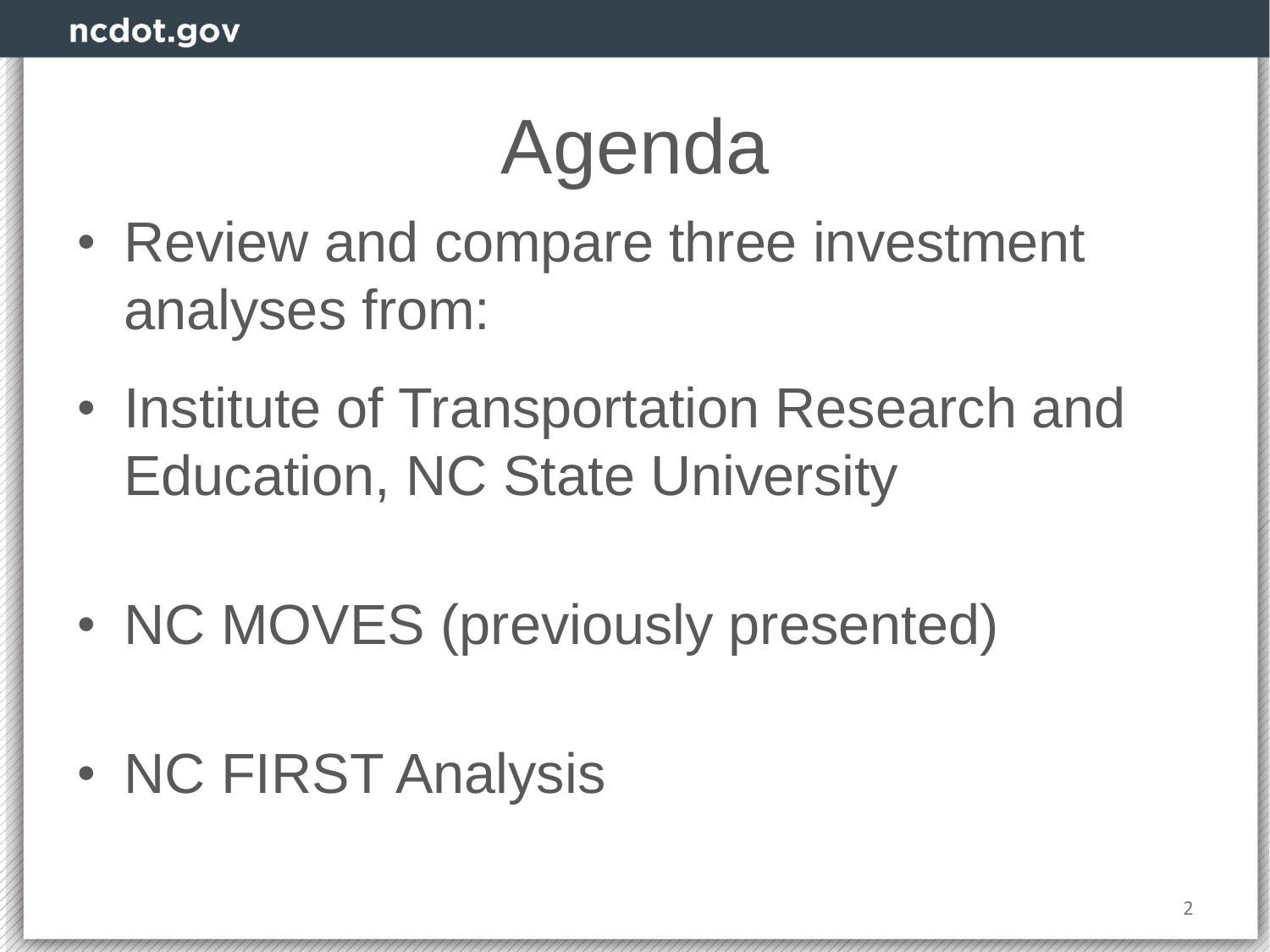### ITRE/NC Chamber Foundation

- Annual needs
- With \$5.0 billion existing investment, NC currently ranks as a "C"

| <b>Infrastructure</b><br><b>Condition</b> | <b>Annual Systems Needs</b><br>in \$Billions |
|-------------------------------------------|----------------------------------------------|
| <b>Very Poor (F)</b>                      | $<$ \$3.8                                    |
| Poor (D)                                  | $$3.8 - $4.8$                                |
| <b>Mediocre (C)</b>                       | $$4.8-$6.3$                                  |
| Good (B)                                  | $$6.3-$8.2$                                  |
| <b>Excellent (A)</b>                      | $>$ \$8.2                                    |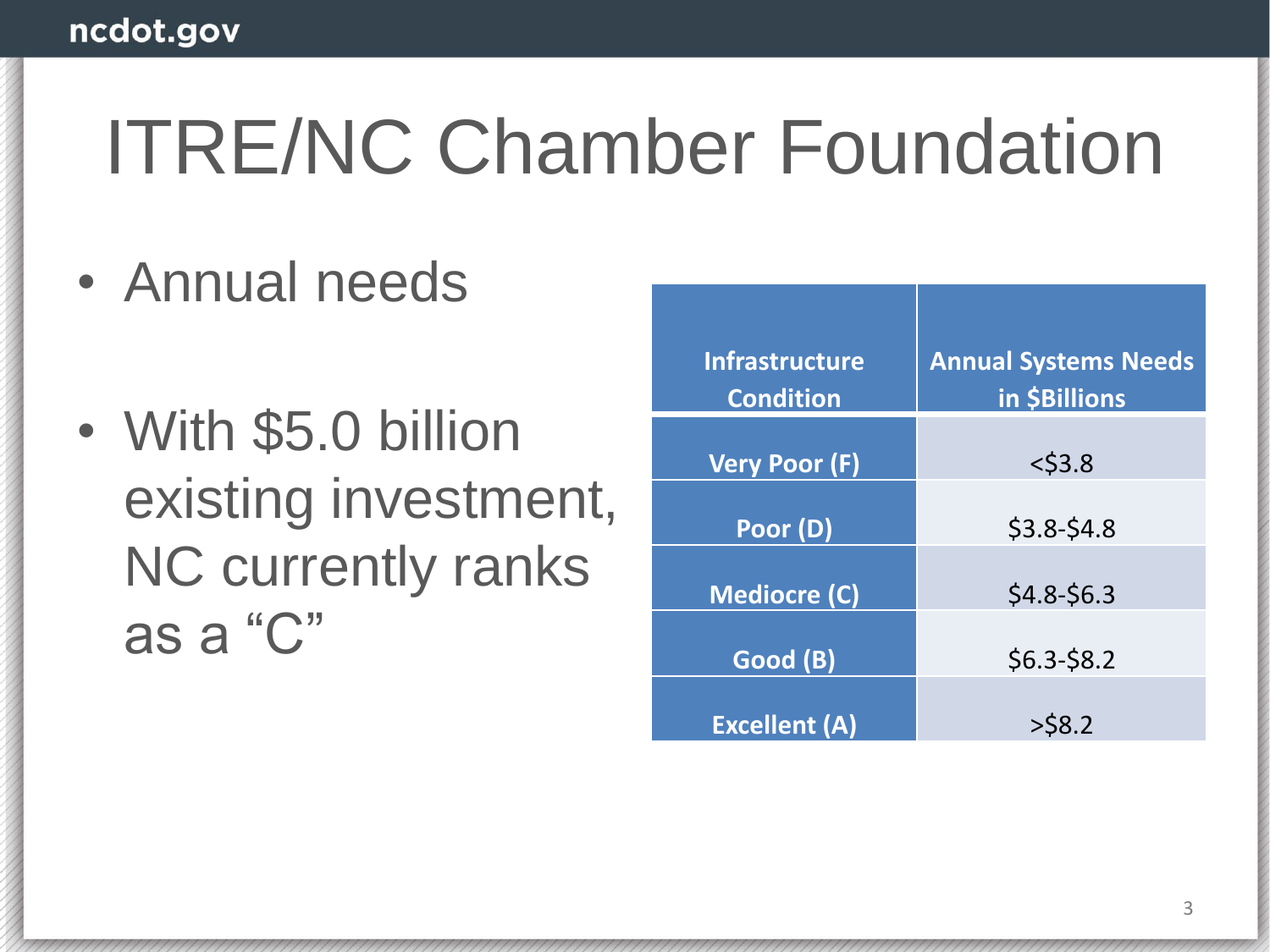### NC MOVES

### • 10-year estimate: \$43 Billion \$55 Billion (inflation adj)

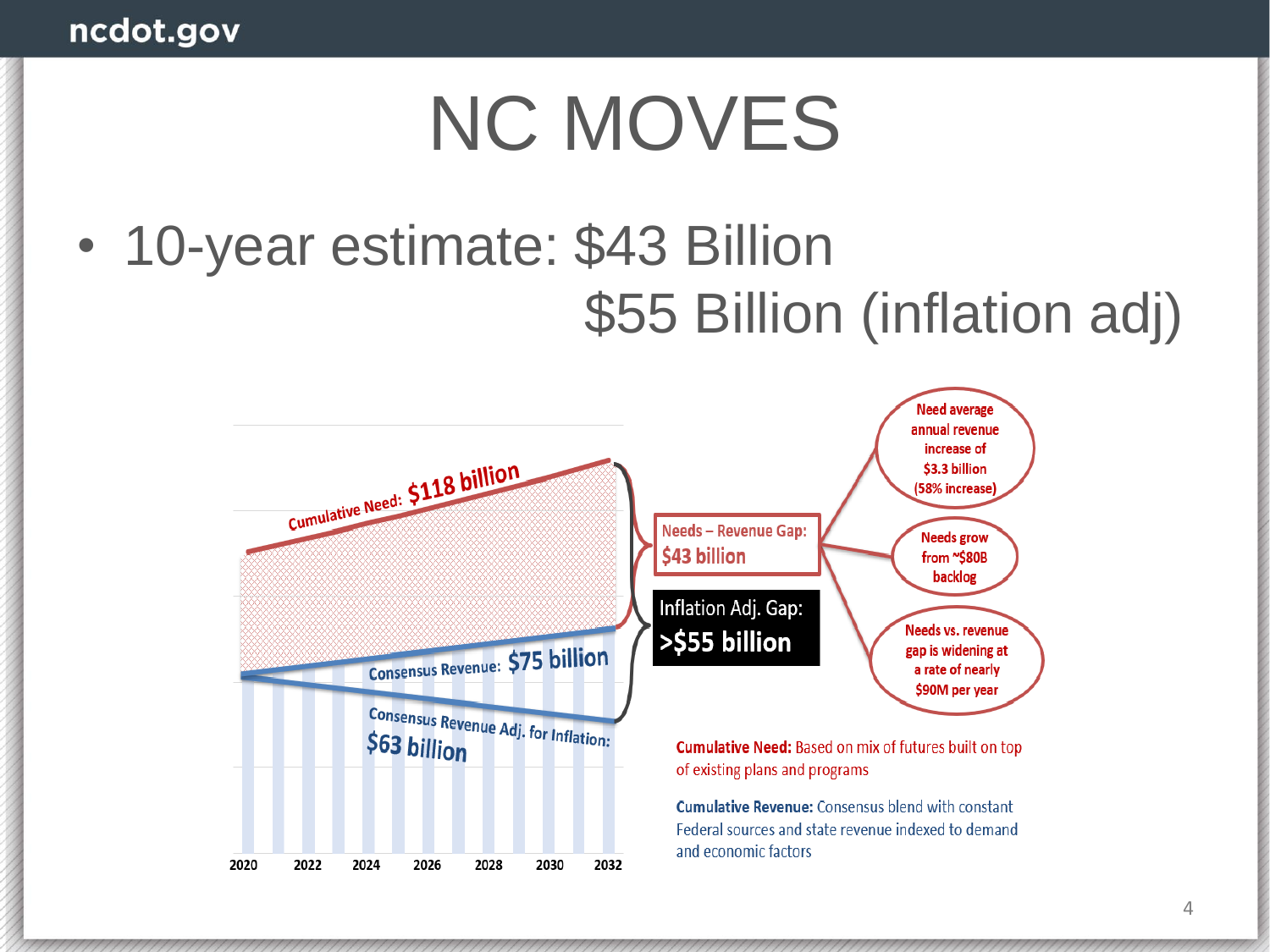### NC FIRST

| <b>Investment Need (Billions)</b> | <b>Grade D</b> | <b>Grade C</b> | <b>Grade B</b> | <b>Grade A</b> |
|-----------------------------------|----------------|----------------|----------------|----------------|
| <b>Highway Maintenance -</b>      |                |                |                |                |
| <b>Roads</b>                      | \$0.00         | \$1.03         | \$1.64         | \$2.25         |
| <b>Highway Maintenance-</b>       |                |                |                |                |
| <b>Bridges</b>                    | \$0.00         | \$0.45         | \$0.61         | \$0.75         |
| <b>Highway Construction</b>       | \$1.60         | \$7.00         | \$19.80        | \$27.60        |
| <b>Airports HTF Construction</b>  | \$0.02         | \$0.02         | \$0.04         | \$0.07         |
| <b>Airports HF Construction</b>   | \$0.22         | \$0.31         | \$0.65         | \$0.81         |
| <b>Ferry</b>                      | \$0.20         | \$0.22         | \$0.23         | \$0.27         |
| <b>Integrated Mobility</b>        | \$0.42         | \$0.70         | \$1.00         | \$1.44         |
| Rail                              | \$1.03         | \$2.23         | \$3.54         | \$4.67         |
| <b>TOTAL</b>                      | \$3.49         | \$11.96        | \$27.51        | \$37.86        |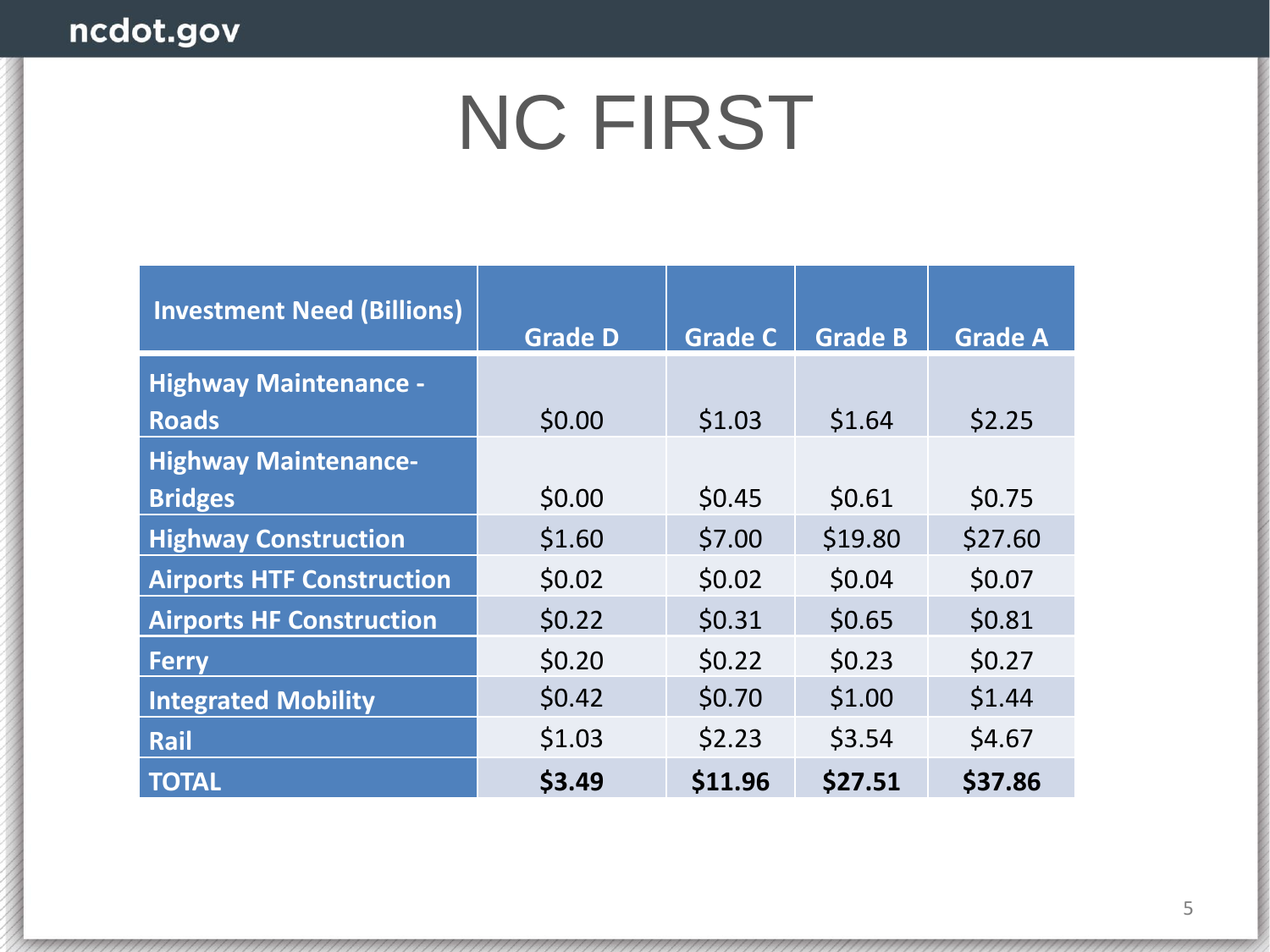# NC FIRST Analysis

| 10-Year Investment               | <b>Grade D</b>                       | <b>Grade C</b>                                        | <b>Grade B</b>                                    | <b>Grade A</b>                                          |
|----------------------------------|--------------------------------------|-------------------------------------------------------|---------------------------------------------------|---------------------------------------------------------|
| Annual vehicle operating         |                                      |                                                       |                                                   |                                                         |
| costs from road condition        | \$122                                | \$115                                                 | \$83                                              | \$50                                                    |
| (per person)                     |                                      |                                                       |                                                   |                                                         |
| <b>Pavement Condition</b>        | 74% "Good"                           | 79% "Good"                                            | 85% "Good"                                        | 90% "Good"                                              |
| <b>Bridge Condition</b>          | 42% "Good"                           | 42% "Good"                                            | 70% "Good"                                        | 98% "Good"                                              |
| <b>Highway Construction STIP</b> | Projects score 80 -                  | Projects score 70 -80                                 | Projects score 60 - 70                            | Projects score 50-60                                    |
| Projects                         | 100 points                           | points                                                | points                                            | points                                                  |
| Aviation                         | Safety and Condition<br>Improvements | Navigation aid and<br>runway lighting<br>improvements | Taxiway and apron<br>improvements, IT<br>upgrades | Capital building<br>improvements,<br>equipment, fencing |
| Passenger Rail                   | New stations                         | Expand rail service                                   | Expand rail service                               |                                                         |
|                                  | Southeast Corridor                   | <b>Expand to Henderson</b>                            | <b>Expand to Ridgeway</b>                         |                                                         |
|                                  | (Raleigh to                          |                                                       | and Norlina                                       |                                                         |
|                                  | Richmond)                            |                                                       |                                                   |                                                         |
| Freight Rail                     | Short line railroad                  |                                                       |                                                   |                                                         |
|                                  | improvements                         |                                                       |                                                   |                                                         |
|                                  | Highway grade<br>separations (25%)   | 50%                                                   | 75%                                               | 100%                                                    |
|                                  | Corridor and facility                |                                                       |                                                   |                                                         |
|                                  | improvements (25%)                   | 50%                                                   | 75%                                               | 100%                                                    |
| Ferry                            | Dock repairs; vessel<br>rehabs       | Pilings; shipyard<br>improvements                     | Ramps, bulkheads,<br>and pilings                  | <b>Ramps and Gantries</b>                               |
| <b>Integrated Mobility</b>       | Electrifies the transit              |                                                       |                                                   |                                                         |
|                                  | fleet in four equal<br>stages        |                                                       |                                                   |                                                         |
|                                  | Projects score 80 -                  | Projects score 70-80                                  | Projects score 60 - 70                            | Projects score 50-60                                    |
|                                  | 100 points                           | points                                                | points                                            | points                                                  |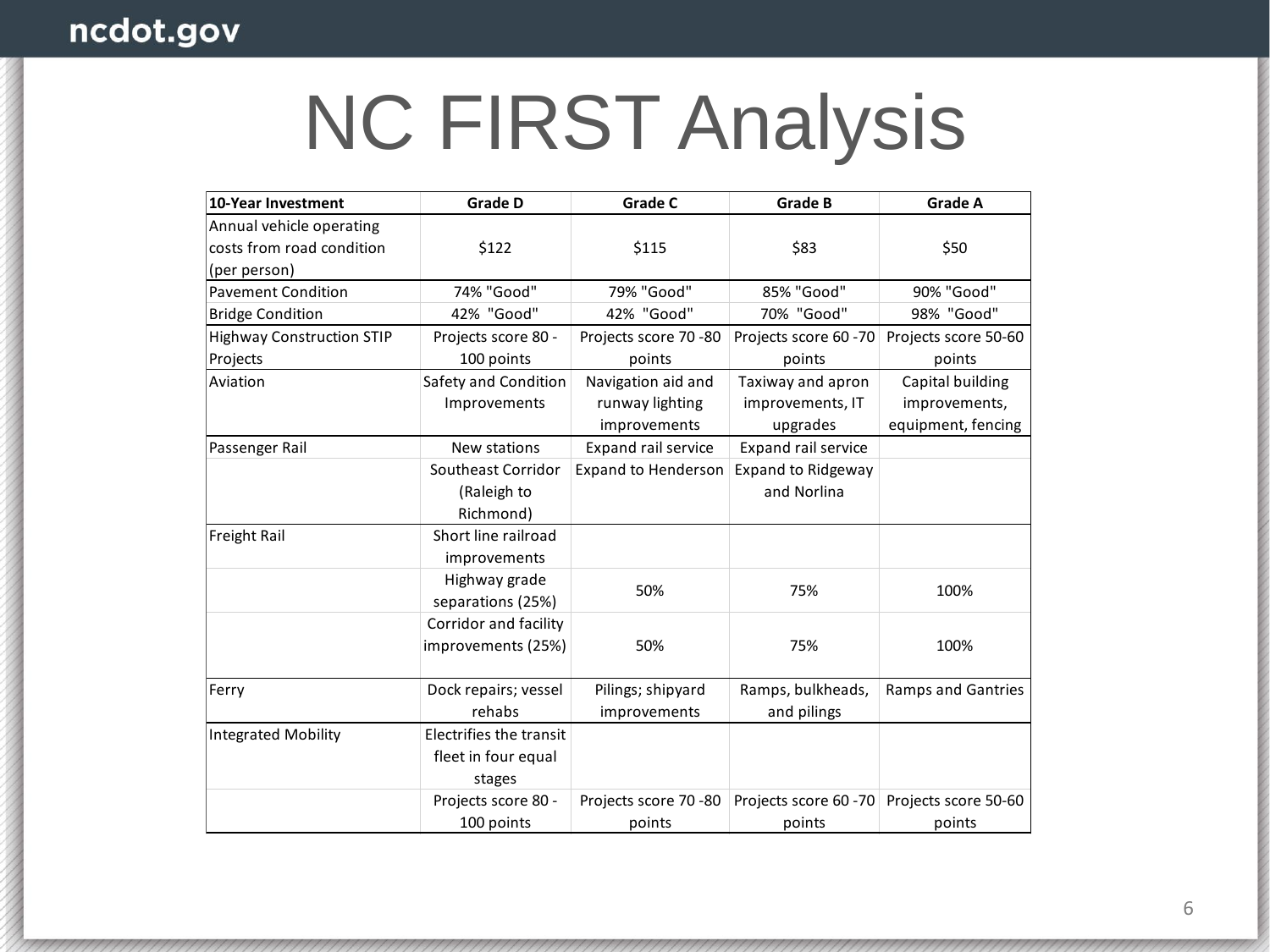### Comparison – Grade A

| (Billions)                  | <b>ITRE</b> | <b>NC MOVES</b> | NC FIRST |
|-----------------------------|-------------|-----------------|----------|
| <b>Annual</b>               | \$3.2       | \$4.3           | \$3.8    |
| 10-Year                     | \$32.0      | \$43.0          | \$37.9   |
| 10-year<br>(Inflation adj.) | \$40.9      | \$55.0          | \$48.5   |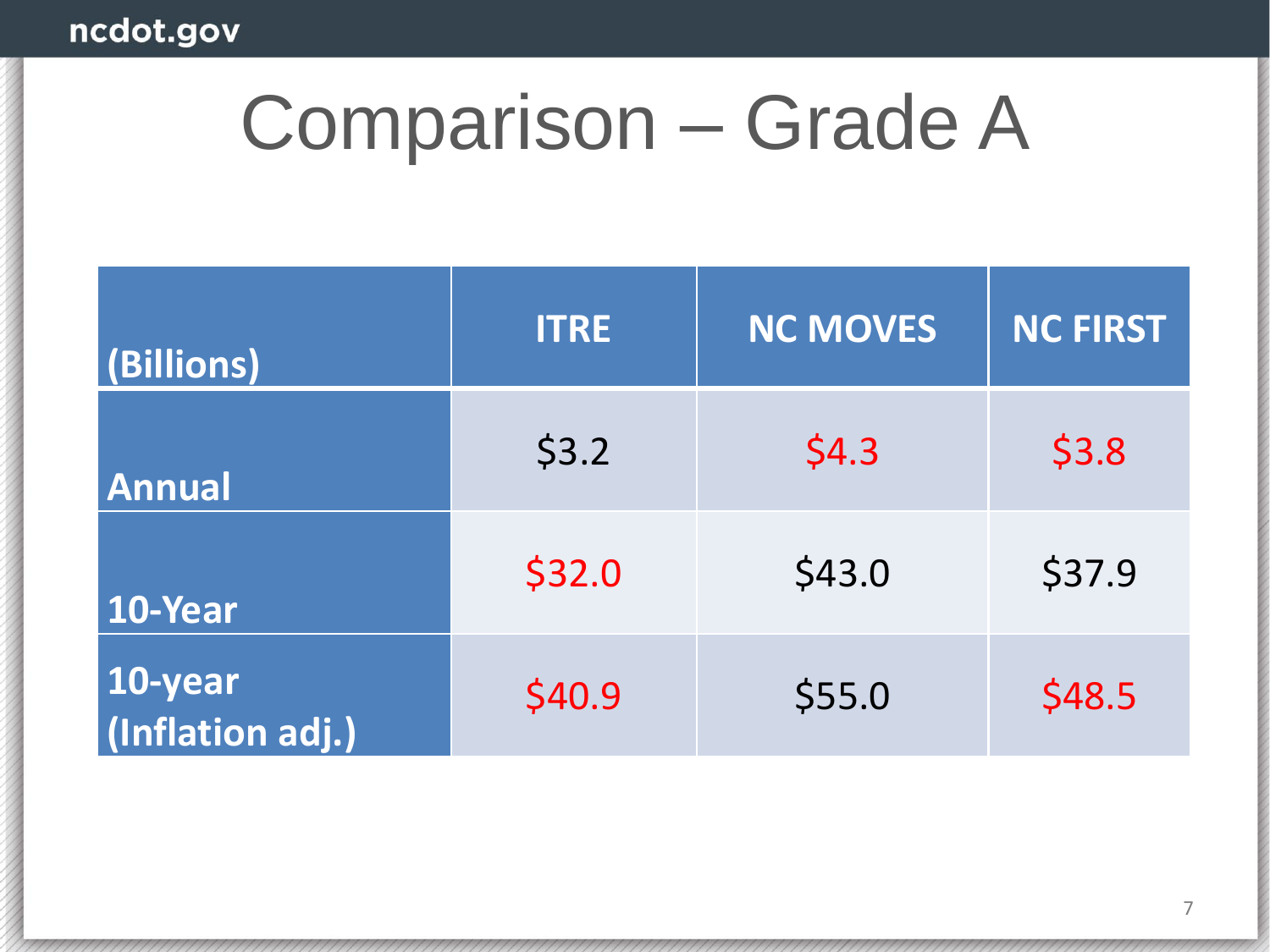### Comparison – Grade B

| (Billions)                  | <b>ITRE</b>    | <b>NC MOVES</b><br>(Same as A) | <b>NC FIRST</b> |
|-----------------------------|----------------|--------------------------------|-----------------|
| <b>Annual</b>               | $$1.3-3.2$     | \$4.3                          | \$2.7           |
| 10-Year                     | $$13.0-32.0$   | \$43.0                         | \$27.5          |
| 10-year<br>(Inflation adj.) | $$16.6 - 40.9$ | \$55.0                         | \$35.2          |